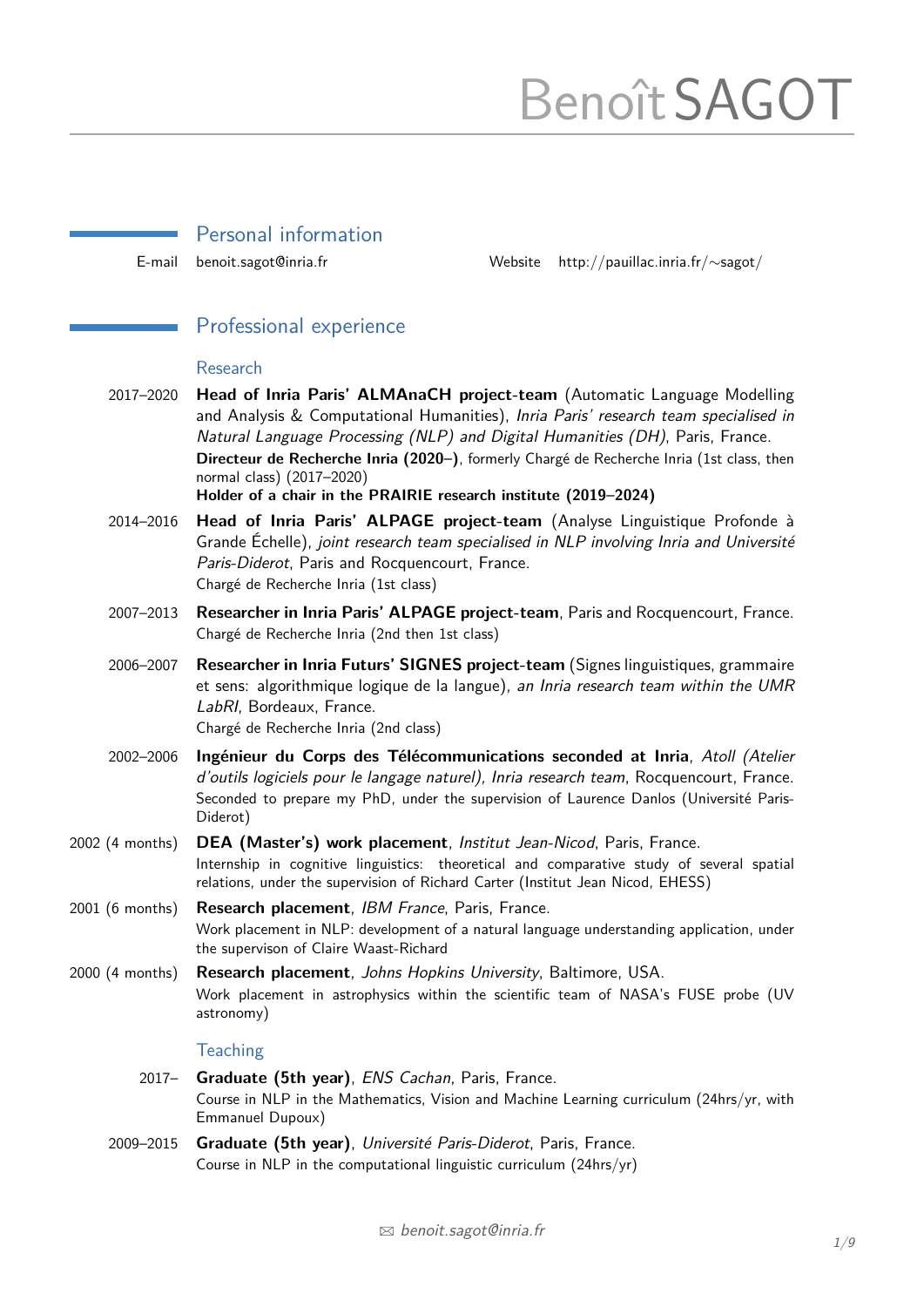- 2010–2011 **Undergraduate (3rd year)**, Université Paris-Diderot, Paris, France. Introductory course to natural language processing in the computer science curriculum (24hrs/yr)
- 1998–2000 **"Classes préparatoires" (2nd year)**, École Sainte-Geneviève, Versailles, France. Weekly oral exams in mathematics in the highly selective course (option "MP\*") in preparation for the competitive admission examinations to French "Grandes Écoles d'Ingénieur"

#### **Degrees**

2018 **Habilitation à diriger les recherches in Computer Science**, Sorbonne Université, Paris, France,

"Informatiser le lexique: Modélisation, développement et exploitation de lexiques morphologiques, syntaxiques et sémantiques" [Computerising the lexicon: Modelling, development and use of morphological, syntactic and semantic lexicons],

Mentor: Laurent Romary (Inria).

Other committee members: Philippe Blache (CNRS, reviewer), James P. Blevins (University of Cambridge, reviewer), Christiane D. Fellbaum (Princeton University), Ludovic Denoyer (Sorbonne Université), Anna Korhonen (University of Cambridge), Gertjan Van Noord (University of Groningen)

2006 **PhD in computer science**, Université Paris-Diderot, Paris, France,

"Analyse automatique du français: lexiques, formalismes, analyseurs" [Automatic analysis of French: lexicons, formalisms, parsers], Mention très honorable avec les félicitations du jury [highest distinction]

Supervision: Laurence Danlos (Full professor, Université Paris-Diderot); Cosupervision: Éric Villemonte de La Clergerie (Chargé de Recherches, Inria).

Other committee members: Philippe Blache (CNRS, reviewer), Gérard Huet (Inria, reviewer), John Carroll (University of Sussex), Pierre Boullier (Inria, invited)

- 2002 **DEA (Master 2) in artificial intelligence**, Université Pierre et Marie Curie, Paris, France, DEA IARFA (Artificial Intelligence, Pattern Recognition and Applications).
- 2002 **Engineering degree from Télécom ParisTech as a member of the Corps des Télécommunications**, Télécom ParisTech, Paris, France, Specialisation in computer science, algorithmics and NLP.
- 2000 **Engineering degree from École polytechnique**, École polytechnique, Palaiseau, France, Specialisation in theoretical physics.

## Research activities

Responsibilities within research projects

| 2019-2024 | <b>PRAIRIE</b><br>(PaRis<br>Al<br>Research<br>InstitutE) | Chair (2019-2024)<br>Research Institute on Artificial intelligence headed by<br>Isabelle Ryl                                                                                                                                                                                                                                                                                     |
|-----------|----------------------------------------------------------|----------------------------------------------------------------------------------------------------------------------------------------------------------------------------------------------------------------------------------------------------------------------------------------------------------------------------------------------------------------------------------|
| 2011-2019 | LabEx EFL (Empirical Foundations<br>of Linguistics)      | Head (2011–2015) then deputy head (since 2015) of<br>one of the 7 research strands (strand 6 "Language<br>Resources"), member (2011-2015) then deputy<br>member (since 2015) of the Executive Board, head<br>of several research operations.<br>LabEx headed by Jacqueline Vaissière (Université<br>Paris 3, 2011–2014) then Christian Puech<br>(Université Paris 3, since 2014) |
| $2016-$   | <b>National ANR project Profiterole</b>                  | Workpackage leader<br>Development of language resources and NLP tools<br>for various stages of French with a focus on Old and<br>Middle French, in order to model the diachronic<br>evolution of the language                                                                                                                                                                    |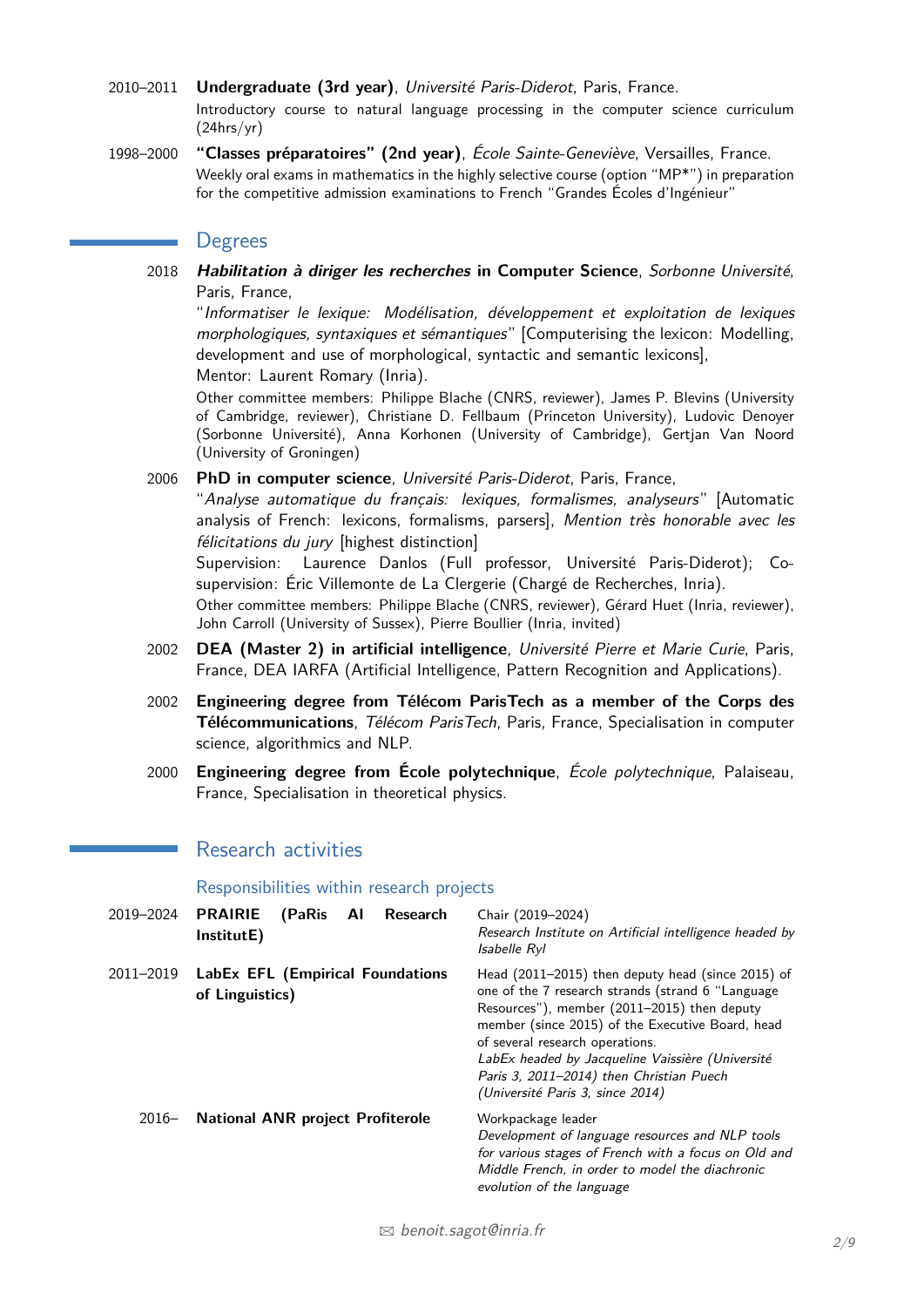| 2015-2017 | <b>National FUI project VerDI</b>                                                                    | Local head for ALPAGE then ALMAnaCH<br>Automatic identification of information concealment.<br>especially in online journalistic texts                                                                                                                                                                                                                 |
|-----------|------------------------------------------------------------------------------------------------------|--------------------------------------------------------------------------------------------------------------------------------------------------------------------------------------------------------------------------------------------------------------------------------------------------------------------------------------------------------|
| 2012-2016 | <b>National ANR project ASFALDA</b>                                                                  | Task co-leader<br>Development of a French FrameNet (lexicon,<br>annotated corpus) and associated tools. Pl: Marie<br>Candito (ALPAGE)                                                                                                                                                                                                                  |
| 2011-2015 | <b>National FUI project PACTE</b>                                                                    | Local head for ALPAGE<br>Large-scale automatic correction of OCR outputs.<br>Company leading the project: Numen Digital                                                                                                                                                                                                                                |
| 2010-2013 | <b>National ANR project EDyLex</b>                                                                   | Project leader (PI)<br>Dynamic extension of lexical resources                                                                                                                                                                                                                                                                                          |
| 2010-2012 | <b>PROTEUS</b><br><b>Bilateral</b><br>project<br>(France-Slovenia)                                   | Co-leader<br>Development and exploitation of parallel and<br>comparable French-Slovene corpora for wordnet<br>development. Other co-leader: Mojca Schalmberger<br>Brezar (University of Ljubljana)                                                                                                                                                     |
| 2009-2011 | <b>National ANR project SEQUOIA</b>                                                                  | Local head for ALPAGE<br>Probabilistic parsing for French. PI: Alexis Nasr<br>(Université de la Méditerrannée)                                                                                                                                                                                                                                         |
|           | Participation in research projects                                                                   |                                                                                                                                                                                                                                                                                                                                                        |
| $2017 -$  | <b>National ANR grant BASNAGE</b>                                                                    | Digitalisation and automatic exploitation of<br>Basnage's 1701 Dictionnaire Universel. Pl: Laurent<br>Romary (Inria)                                                                                                                                                                                                                                   |
| $2016 -$  | <b>National ANR grant PARSITI</b>                                                                    | Parsing and machine translation of noisy textual data<br>as found on social media and more generally on the<br>web. Pl: Djamé Seddah (Université Paris-Sorbonne)                                                                                                                                                                                       |
| $2016 -$  | <b>Bilateral ANR-NSF project MCM-</b><br><b>NL</b> (France/USA)                                      | Investigation of correlations between neuroimaging<br>data (fMRI, EEG) and automatic parsers, based on<br>data from the Petit Prince read in both English and<br>French. PI: John Hale (Cornell University)                                                                                                                                            |
| $2015 -$  | <b>National ANR project SoSweet</b>                                                                  | Parsing noisy data from Twitter for the joint<br>sociolinguistic and graph-based analysis of the<br>network of user relations. Pl: Jean-Philippe Magué<br>(ENS Lyon)                                                                                                                                                                                   |
| 2012-2018 | Écrits<br><b>Corpus</b><br>then<br><b>CORLI</b><br>consortiums within the Huma-Num<br>infrastructure | Member of the Board, participation in several<br>research operations. In particular, participation in the<br>CoMéRé initiative led by Thierry Chanier (Université<br>Blaise-Pascal) on computer-mediated content<br>Consortiums led by the Institut de Linguistique<br>Française, under the supervision of Franck Neveu<br>(Université Paris-Sorbonne) |
| 2012-2014 | <b>National IARPA "BABEL Program"</b><br>(USA)                                                       | External expert<br>Fast and language-independent development of<br>information retrieval systems for speech data.<br>Expertise for the unsupervised morphological analysis<br>task (project Lorelei) led by Owen Rambow and<br>Nizar Habash (Columbia University)                                                                                      |
| 2009-2011 | <b>Bilateral</b><br><b>ANR-DFG</b><br>project<br>PerGram (France/Germany)                            | Development of linguistic descriptions and resources<br>(lexicon, grammar) for Persian. Pls: Pollet<br>Samvelian (Université Paris 3) and Stefan Müller<br>(Freie Universität Berlin)                                                                                                                                                                  |
| 2007-2009 | <b>National ANR project PASSAGE</b>                                                                  | Automatic development and exploitation of<br>large-scale treebanks. Pl: Éric de La Clergerie<br>(ALPAGE)                                                                                                                                                                                                                                               |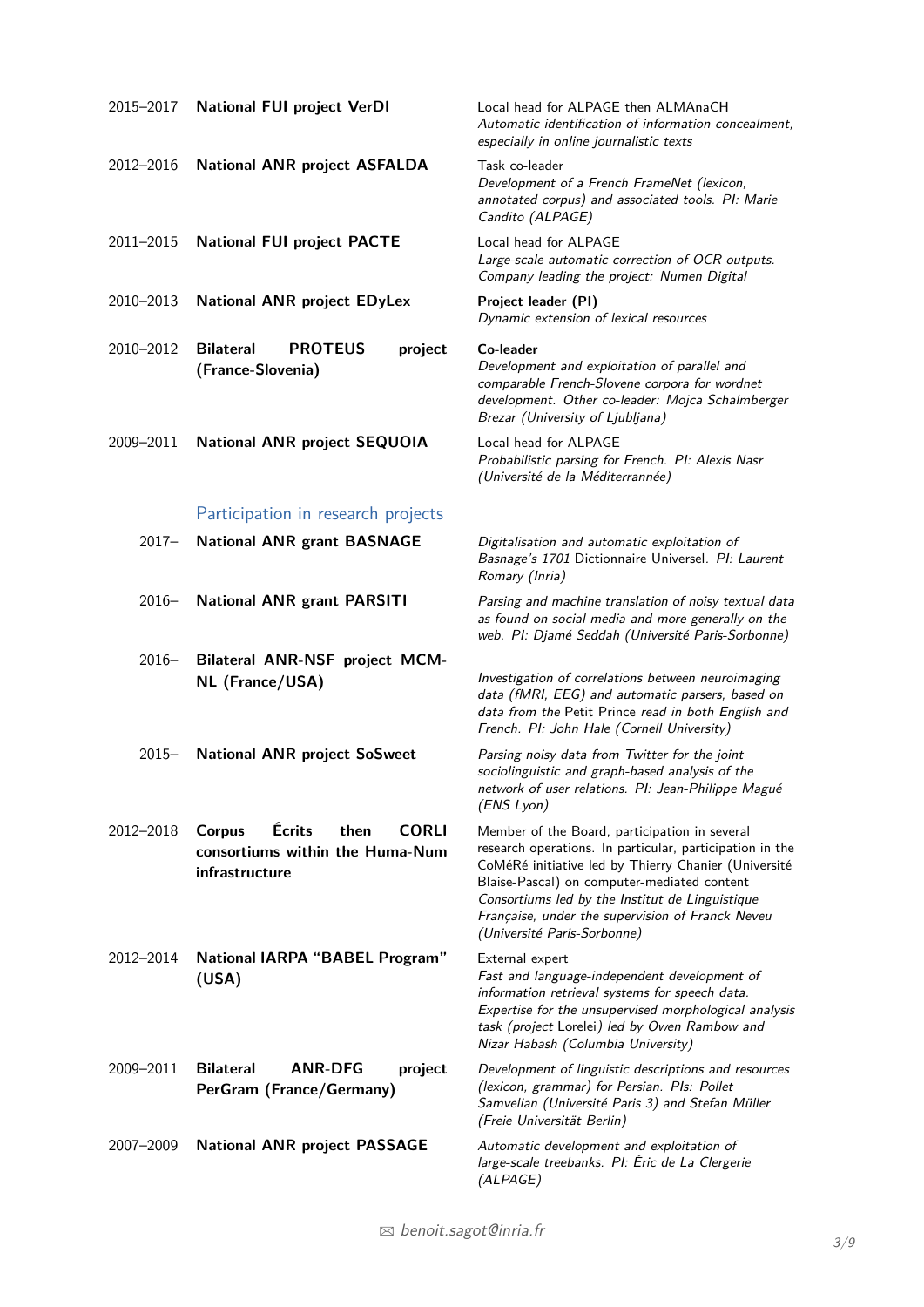| 2005-2007  | <b>National ILF project LexSynt</b>                                       | Syntactic lexicons for French. Pl: Sylvain Kahane<br>(Université Paris X)                                                                                                                                               |
|------------|---------------------------------------------------------------------------|-------------------------------------------------------------------------------------------------------------------------------------------------------------------------------------------------------------------------|
| 2004, 2007 | <b>National</b><br><b>Technolangue</b><br>project<br><b>EASy</b>          | National French parser evaluation campaign.<br>Participant with the SxLFG parser, and indirect<br>participant with the Lefff and the SxPipe shallow<br>processing chain, use by both the SxLFG and the<br>FRMG parsers) |
|            | Research visits                                                           |                                                                                                                                                                                                                         |
| 2013       | <b>Columbia University, USA</b>                                           | One-week visit as part of a collaboration with Owen<br>Rambow and Nizar Habash<br>Formal and computational morphology, within the<br>IARPA project "BABEL" (see above)                                                  |
| 2008-2012  | University of Ljubljana, Slovenia                                         | Several one-week visits as part of a collaboration<br>with Darja Fišer<br>Development of wordnets for French and Slovene,<br>partly within the above-mentioned bilateral<br>PROTEUS project                             |
| 2007-2011  | University of Vigo,<br>Spain,<br>and<br><b>University of Nice, France</b> | Three short stays<br>Development of lexical resources for French, Spanish<br>and Galician, in relation with the Galician "Victoria"<br>project                                                                          |
| 2009       | University of Padova, Italy                                               | One-week stay as part of a collaboration with<br>Giorgio Satta<br>Formal properties of mildly context-sensitive<br>languages                                                                                            |
| 2007       | <b>Academy</b><br><b>Polish</b><br>οf<br>Sciences.<br>Warsaw, Poland      | Two-month stay<br>Computational morphology of Polish, development<br>of morphological lexicons, improvement of the Polish<br>national corpus                                                                            |

#### Supervision  $\label{eq:2.1} \frac{1}{\sqrt{2}}\left(\frac{1}{\sqrt{2}}\right)^{2} \left(\frac{1}{\sqrt{2}}\right)^{2} \left(\frac{1}{\sqrt{2}}\right)^{2} \left(\frac{1}{\sqrt{2}}\right)^{2} \left(\frac{1}{\sqrt{2}}\right)^{2} \left(\frac{1}{\sqrt{2}}\right)^{2} \left(\frac{1}{\sqrt{2}}\right)^{2} \left(\frac{1}{\sqrt{2}}\right)^{2} \left(\frac{1}{\sqrt{2}}\right)^{2} \left(\frac{1}{\sqrt{2}}\right)^{2} \left(\frac{1}{\sqrt{2}}\right)^{2} \left(\$

# PhD supervision

| $2019-$  | <b>Clémentine</b><br><b>Fourrier</b>       | Neural models of language evolution<br>Inria-funded PhD                                                                                                                                                                  |
|----------|--------------------------------------------|--------------------------------------------------------------------------------------------------------------------------------------------------------------------------------------------------------------------------|
| $2019 -$ | <b>Robin Algayres</b>                      | Unsupervised segmentation and lexicon extraction from raw speech<br>data<br>State-funded PhD<br>PhD director: Emmanuel Dupoux (CoML).                                                                                    |
| $2018 -$ | Benjamin Muller                            | Multi-task neural approaches for the automatic analysis of noisy texts<br>from social media<br>PhD thesis funded by the SoSweet and ParSiTi national (ANR)<br>projects<br>Other supervisor: Djamé Seddah (ALMAnaCH)      |
| $2018 -$ | <b>Pedro Javier Ortiz</b><br><b>Suárez</b> | Neural approaches for the automatic analysis of and information<br>extraction from legacy dictionaries<br>PhD thesis funded by the BASNUM national (ANR) project<br>PhD director: Laurent Romary (ALMAnaCH)              |
| $2018 -$ | Louis Martin                               | Automatic text simplification<br>PhD thesis co-funded by the Facebook Artificial Intelligence Research<br>lab<br>Other supervisors: Éric Villemonte de La Clergerie (ALMAnaCH),<br>Antoine Bordes (FAIR Paris, Facebook) |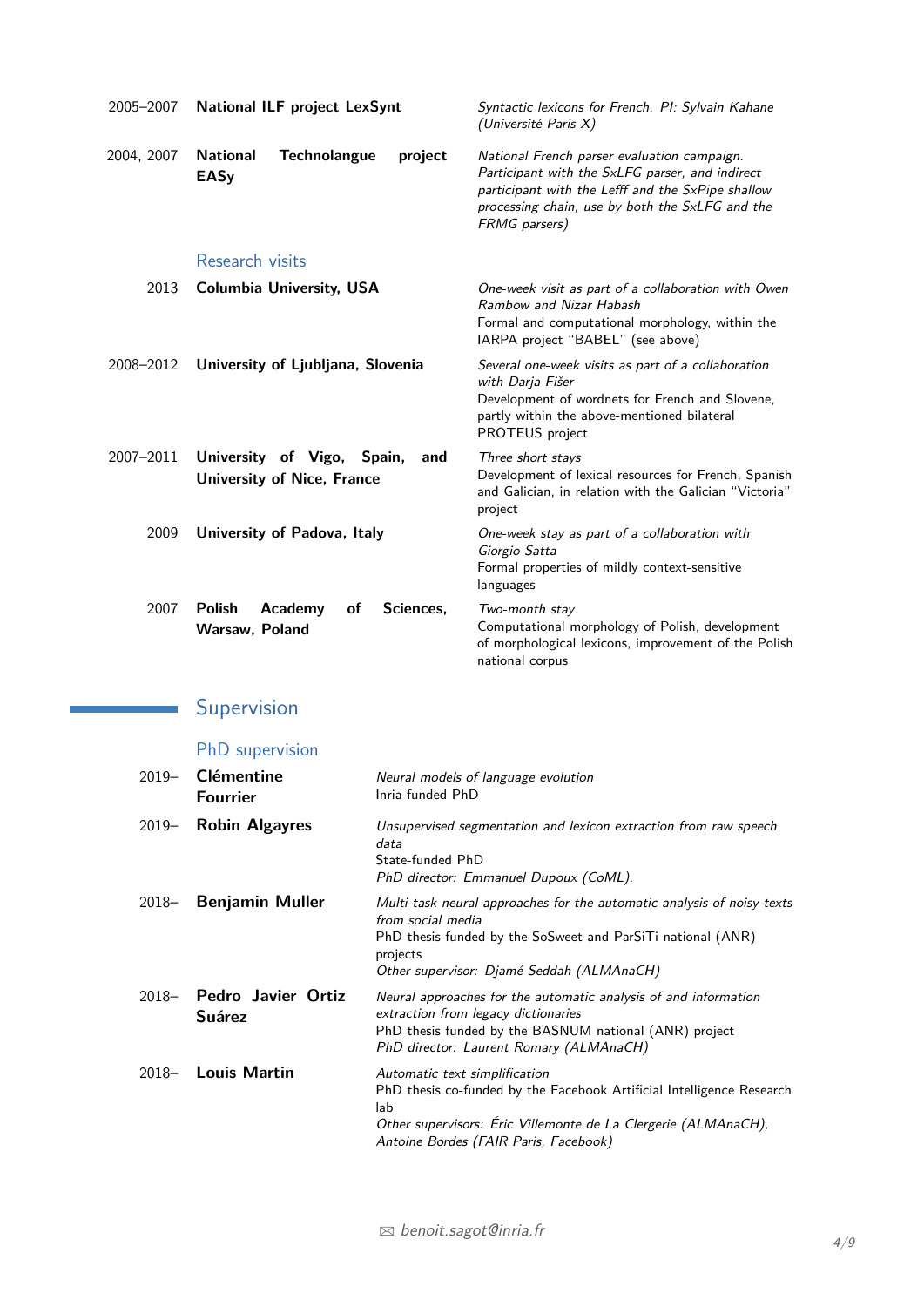|           | 2012-2015 Marion Baranes  | Normalisation of noisy text for opinion mining<br>PhD thesis co-funded by the viavoo company<br>PhD director: Laurence Danlos (ALPAGE).<br>Defended on 23rd October 2015, with honours                                                                                                                |
|-----------|---------------------------|-------------------------------------------------------------------------------------------------------------------------------------------------------------------------------------------------------------------------------------------------------------------------------------------------------|
|           | 2011-2015 Valérie Hanoka  | Semi-automatic construction and extension of multilingual lexical<br>networks<br>PhD thesis co-funded by the Verbatim Analysis company<br>PhD director: Laurence Danlos (ALPAGE).<br>Defended on 6th July 2015, with honours                                                                          |
|           | 2010-2013 Pierre Magistry | Unsupervised Word Segmentation and Wordhood Assessment. The<br>case for Mandarin Chinese<br>State-funded PhD<br>PhD director: Sylvain Kahane (Université Paris X); other<br>co-supervisor: Marie-Claude Paris (Université Paris-Diderot).<br>Defended on 19th December 2013, with the highest honours |
| 2009-2013 | <b>Rosa Stern</b>         | Automatic identification of named entities to enrich textual data<br>PhD thesis co-funded by the Agence France-Presse<br>PhD director: Laurence Danlos (ALPAGE).<br>Defended on 28th June 2013, with honours                                                                                          |

# Post-doc supervision

| $2019-$   | Gaël Guibon                                       | Modelling the Old French lexicon and its diachronic evolution<br>National (ANR) project Profiterole                                                          |
|-----------|---------------------------------------------------|--------------------------------------------------------------------------------------------------------------------------------------------------------------|
| 2016-2017 | <b>Martínez</b><br><b>Hector</b><br><b>Alonso</b> | Neural part-of-speech tagging, Automatic identification of omissions<br>in journalistic texts<br>FUI project VerDI                                           |
| 2013-2015 | Kata Gábor                                        | Identification and correction of domain-specific named entities in<br><b>OCR</b> outputs<br>FUI project PACTE                                                |
|           | 2012-2013 Damien Nouvel                           | Dynamic extension of lexical resources using dynamic corpora (news<br>wires)<br>National (ANR) project EDyLex                                                |
|           | 2012-2013 Yves Scherrer                           | Lexicon development and part-of-speech tagging for non-resourced<br>languages based on closely related resources languages<br>LabEx (excellency cluster) EFL |
| 2010-2011 | Yayoi<br>Nakamura-Delloye                         | Automatic extraction of relations between named entities<br>National (ANR) project EDyLex                                                                    |
| 2010-2011 | Marianna<br>Apidianaki                            | Automatic extension of semantic lexicons (wordnets)<br>National (ANR) project EDyLex                                                                         |
| 2009-2011 | <b>Sattisvar</b><br><b>Tandabany</b>              | Algorithmics of non-contextual probabilistic parsing<br>National (ANR) project Sequoia                                                                       |
|           | Marchan Ordinary and an increase the co           |                                                                                                                                                              |

#### Master 2 dissertation supervision

| 2019 | <b>Charlotte</b>     | Cognitive Science master at École Normale Supérieure (CogMaster).                                                                                                     |
|------|----------------------|-----------------------------------------------------------------------------------------------------------------------------------------------------------------------|
|      | Rochereau            | Co-supervised with Emmanuel Dupoux (CoML). Comparing human<br>judgments and neural language models' assessment of argument order<br>in German.                        |
|      | 2014 Sacha Beniamine | Computational linguistics Masters at Université Paris-Diderot.<br>Towards a linguistically motivated treatment of French multi-token<br>units in constituency parsing |

## Member of PhD and Habilitation committees

| 2020 | Jacobo         | Levy | Reviewer ("rapporteur")                                         |
|------|----------------|------|-----------------------------------------------------------------|
|      | <b>Abitbol</b> |      | PhD in computer science, Université de Lyon, France             |
|      |                |      | PhD supervisors: Éric Fleury (Inria) and Márton Karsai (Central |
|      |                |      | European University & Inria)                                    |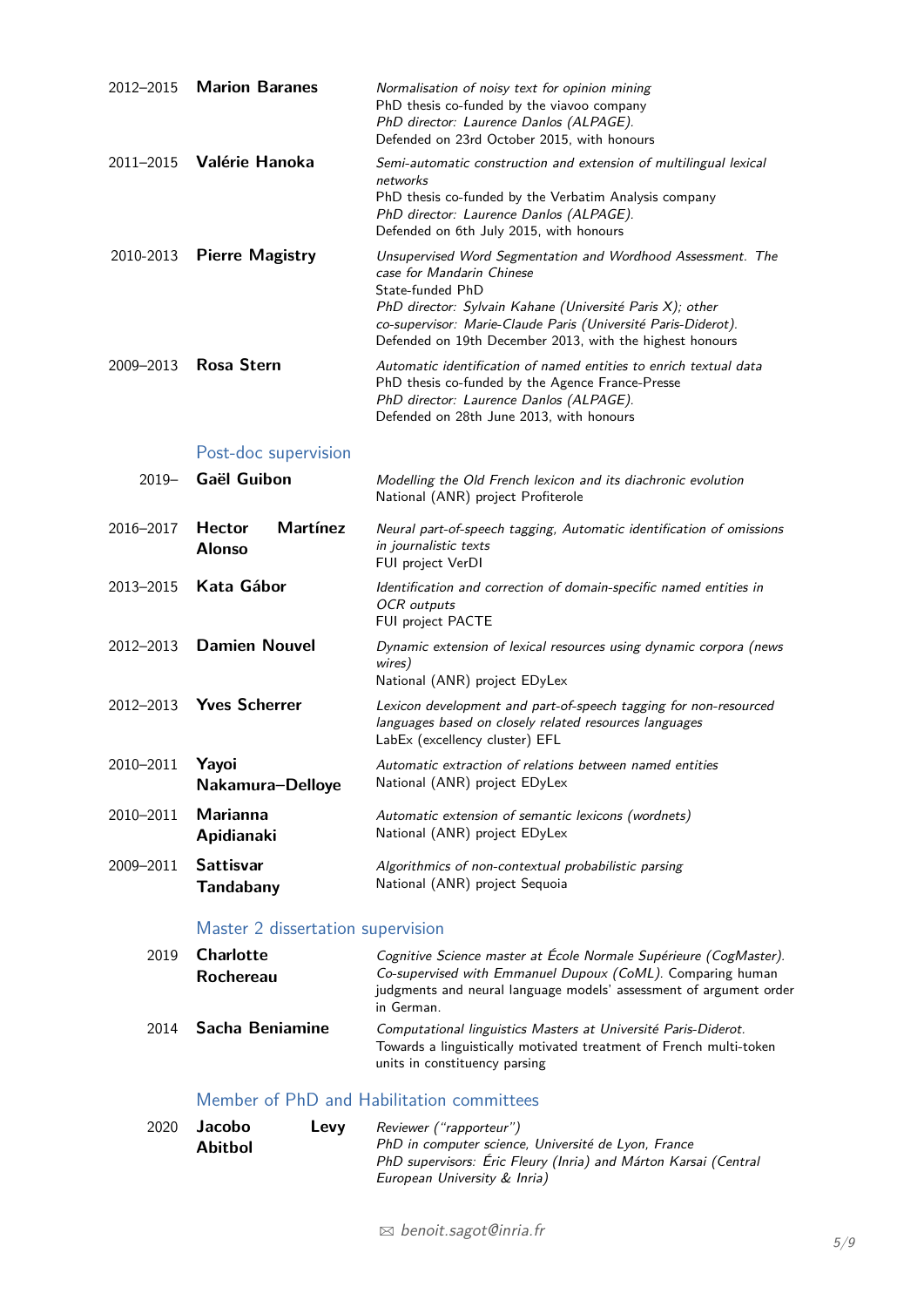| 2019 | <b>Hazem Al Saied</b>      | Committee member<br>PhD in computer science, Université de Lorraine, France<br>PhD supervisors: Matthieu Constant (Université de Lorraine), Marie<br>Candito (Université Paris-Diderot)            |
|------|----------------------------|----------------------------------------------------------------------------------------------------------------------------------------------------------------------------------------------------|
| 2019 | Álvarez<br>Tamara<br>López | Reviewer ("rapporteur")<br>PhD in computer science, University of Vigo, Spain<br>PhD supervisors: Enrique Costa Montenegro and Milagros Fernández<br>Gavilanes (University of Vigo)                |
| 2019 | <b>Nourredine Alliane</b>  | Reviewer ("rapporteur")<br>PhD in computer science, Université Paris 8, France<br>PhD supervisor: Gilles Bernard (Université Paris 8)                                                              |
| 2018 | Sébastien Delecraz         | Reviewer ("rapporteur")<br>PhD in computer science, Aix-Marseille Université, France<br>PhD supervisors: Frédéric Béchet, Alexis Nasr (Aix-Marseille<br>Université)                                |
| 2018 | <b>Kim Gerdes</b>          | Committee president<br>Habilitation in linguistics, Université Paris X Nanterre, France<br>Habilitation mentor: Sylvain Kahane (Université Paris X Nanterre)                                       |
| 2015 | Wajdi Zaghouani            | Committee member<br>PhD in computer science, Université Paris X Nanterre, France<br>PhD supervisor: Sylvain Kahane (Université Paris X Nanterre)                                                   |
| 2014 | <b>Édouard Grave</b>       | Committee member<br>PhD in computer science, Université Pierre et Marie Curie, France<br>PhD supervisors: Francis Bach (Inria) and Guillaume Obozinski<br>(École Nationale des Ponts et Chaussées) |
| 2011 | Rania Voskaki              | Committee member<br>PhD in computational linguistics, Université Paris-Est<br>Marne-la-Vallée, France<br>PhD supervisor: Tita Kyriakopoulou                                                        |
| 2010 | <b>Claire Mouton</b>       | Committee member<br>PhD in computer science, Université Paris Sud, France<br>PhD supervisor: Anne Vilnat (Université Paris Sud). Co-supervisor:<br>Gaël de Chalendar (CEA)                         |
| 2010 | <b>Lionel Nicolas</b>      | Committee member<br>PhD in computer science, Université de Nice, France<br>PhD supervisor: Jacques Farré                                                                                           |
| 2009 | Juan Otero Pombo           | Reviewer<br>PhD in computer science, Universidade de Vigo, Spain<br>PhD supervisors: Manuel Vilares Ferro (Universidade de Vigo) and<br>Jorge Graña Gil (Universidade de A Coruña)                 |
| 2008 | <b>Laurence Delort</b>     | Committee member<br>PhD in linguistics, Université Paris Diderot<br>PhD supervisor: Laurence Danlos                                                                                                |

# **Community activities**

| $2019 -$ | <b>Standardisation</b>         | Project leader on the standardisation of inlectional morphoogy within<br>the Working Group 4 (Lexical resources) of the Subcommittee 4<br>(Language resource management) of the Technical Committee 37<br>(Language and terminology) |
|----------|--------------------------------|--------------------------------------------------------------------------------------------------------------------------------------------------------------------------------------------------------------------------------------|
| 2018     | Invited co-editor              | Co-editor, with Olivier Bonami, of the special issue of the Morphology<br>journal on computational approaches to morphology                                                                                                          |
| 2012     | Invited co-editor              | Co-editor, with Núria Bel, of the special issue of the Traitement<br>Automatique des Langues journal on language resources                                                                                                           |
| $2016-$  | Responsibility<br>within Inria | Member of the Executive Board of the Inria Paris research centre                                                                                                                                                                     |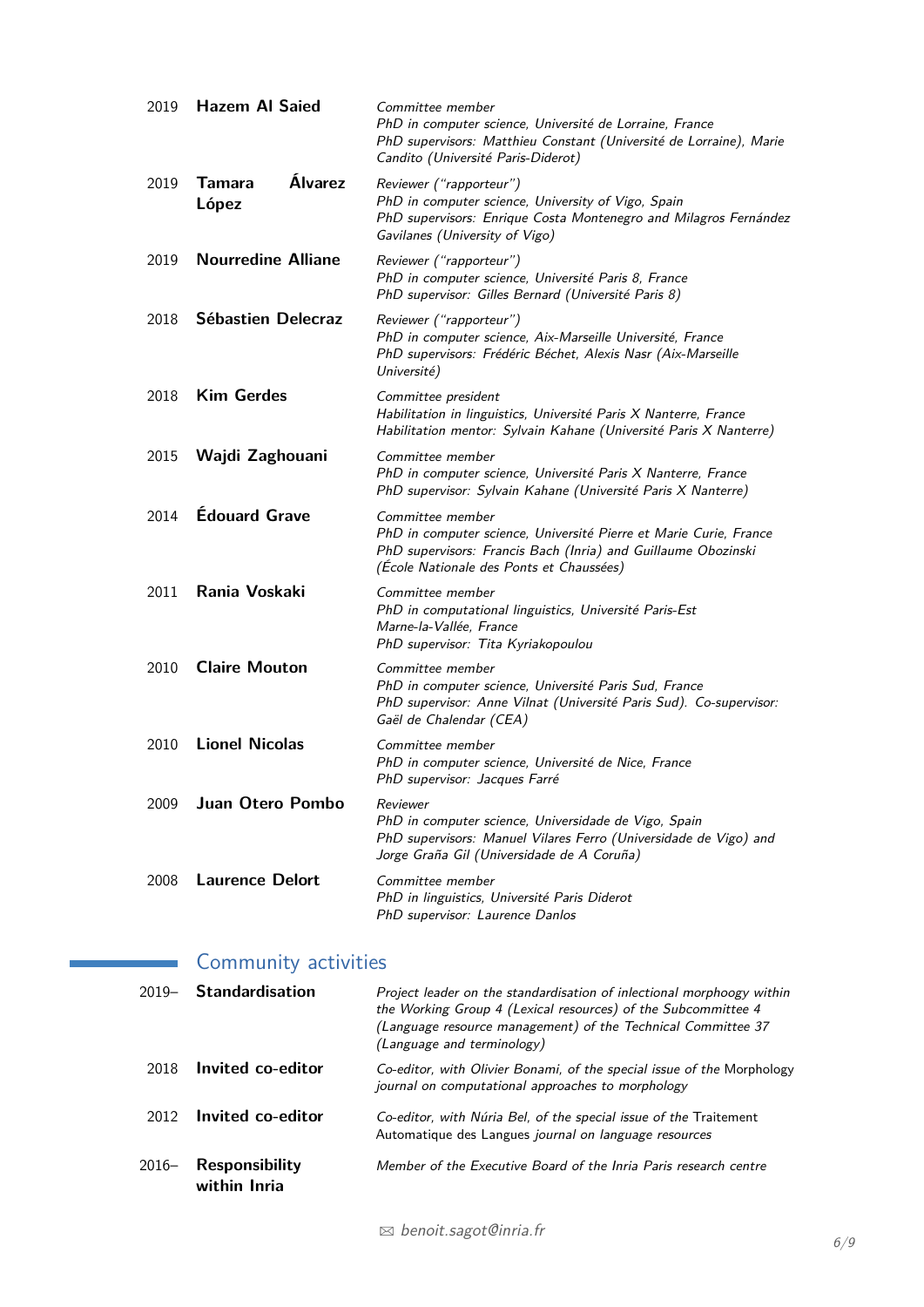| 2011-2019 | <b>Responsibility</b><br>within Inria       | Member of the working group on international relations of the Inria<br>Scientific and Technological Committee                                                                                                                                                                                        |
|-----------|---------------------------------------------|------------------------------------------------------------------------------------------------------------------------------------------------------------------------------------------------------------------------------------------------------------------------------------------------------|
| $2015 -$  | <b>Scientific Board</b>                     | Member of the Scientific Council of the EquipEx Ortolang (French<br>national infrastructure for language resources)                                                                                                                                                                                  |
|           | 2012- Scientific Board                      | Member of the Executive Committee of the Corpus Écrits then<br>CORLI consortiums, within the TGIR (very large research<br>infrastructure) Huma-Num                                                                                                                                                   |
|           | 2011- Scientific Board                      | Member of the Restricted Scientific Council (RSC) of the LabEx<br>(excellency cluster) EFL, former head of the research strand 6<br>Language Ressources - 2011-2015, now deputy head, and alternate<br>member of the RSC                                                                             |
| 2016      | Workshop co-chair                           | Workshop on "Computational methods for descriptive and theoretical<br>morphology" co-located with the 2016 edition of the International<br>Morphology Meeting (Vienna, Austria). Co-organised with Olivier<br>Bonami                                                                                 |
| 2011      | Workshop chair                              | WoLeR, International Workshop on Lexical Resources, co-located<br>with the ESSLLI 2011 summer school (Ljubljana, Slovenia)                                                                                                                                                                           |
| 2016      | <b>Expertise</b>                            | Expert for the French Research Evaluation Agency<br>HCERES, member of the evaluation committee for<br>the ATILF laboratory                                                                                                                                                                           |
| $2011 -$  | <b>Expertise</b>                            | Expert for the French national funding agency ANR, in charge of the<br>evaluation of research proposals in several fields (humanities and<br>social sciences, information technology, generic)                                                                                                       |
| $2005 -$  | Programme<br>and<br>reviewing<br>committees | Member of programme or reviewing committees for a number of<br>journals and conferences such as ACL, EACL, CoLing, IJCNLP,<br>Computational Linguistics, Language Resources and Evaluation,<br>Natural Language Engineering, Journal of Language Modelling and<br>Traitement Automatique des Langues |
| $2017 -$  | <b>Learned society</b>                      | Elected member of the Board and Deputy Tresurer of the Société de<br>Linguistique de Paris                                                                                                                                                                                                           |
| 2005-2016 | <b>Learned society</b>                      | Elected member of the Board (2007-2016) and former Secretary<br>(2010-2013) of ATALA, the French learned society for NLP                                                                                                                                                                             |
| 2014-2016 | <b>Learned society</b>                      | Member of the Permanent Committee of the TALN and RECITAL<br>conferences, representing the Board of ATALA                                                                                                                                                                                            |

Languages Native **French** Fluent **English** Intermediate **German**

Conversational **Slovak**

# <span id="page-6-0"></span>**Publications**

My full publication list can be accessed on the HAL platform (<http://hal.inria.fr>) and on my web page (<http://alpage.inria.fr/~sagot/index.html#allpubs>). A selection of my publications is given below.

My publication list includes:

 $\sim$ 

- 2 book chapters,
- 12 articles in international journals, including three articles in Language Resources and Evaluation, two in Linguisticæ Investigationes, one in the Journal of Language Modelling, one in Indogermanische Forschungen,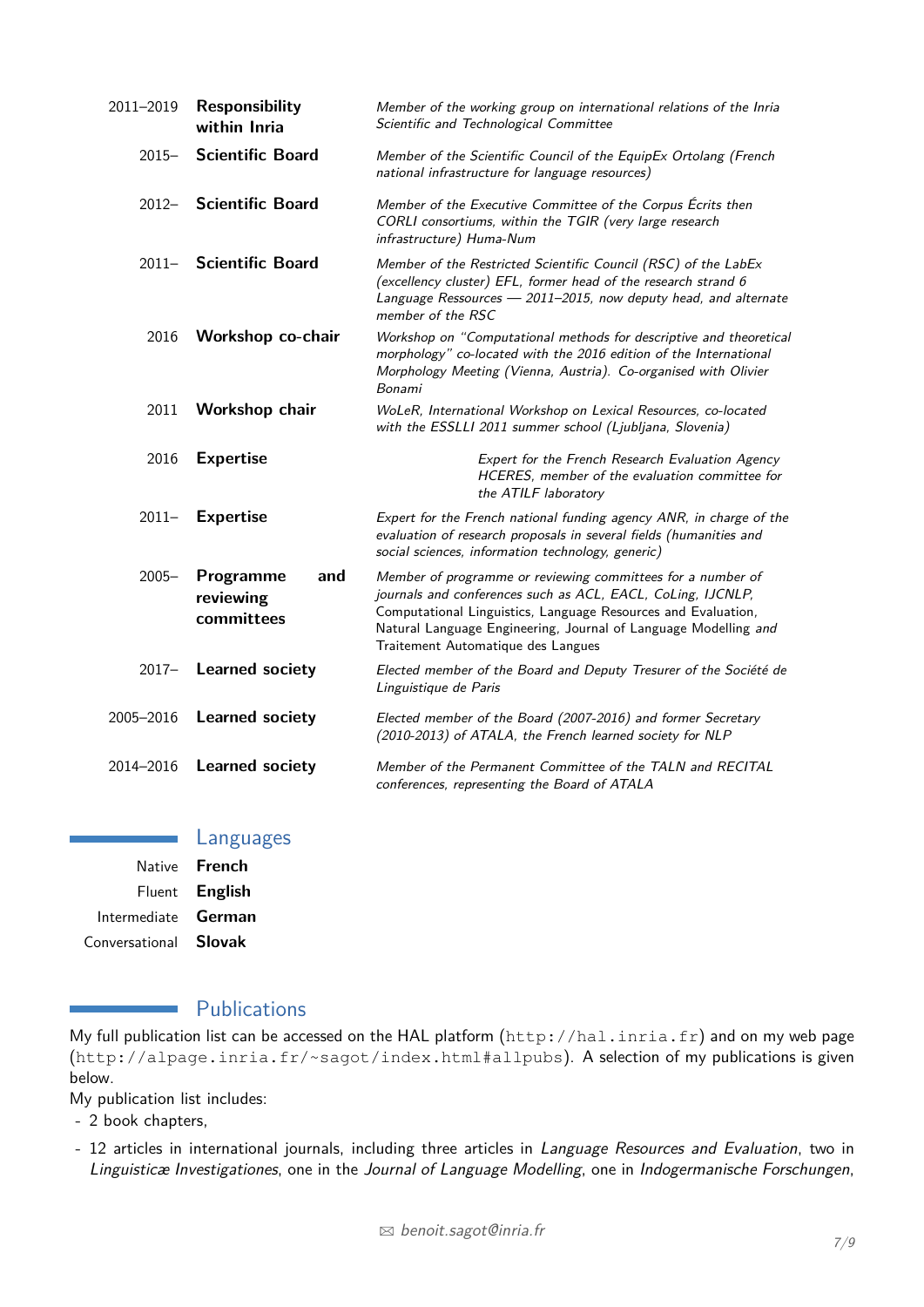and one (to appear) in the Münchener Studien zur Sprachwissenschaft,

- 7 articles in French language journals, including four in *Traitement Automatique des Langues*,
- 2 co-edited journal issues for the *Traitement Automatique des Langues* (2011) and *Morphology* (2018) journal,
- 110 articles in the proceedings of international peer-reviewed conferences, including four papers presented at ACL and two presented at CoLing.
- 40 articles in the proceedings of national peer-reviewed conferences, mostly in France but also in Spain and Slovenia

#### Selected publications

Apidianaki, M. and Sagot, B. (2014). Data-driven synset induction and disambiguation for wordnet development, Language Resources and Evaluation **48**(4): 655–677.

Beniamine, S., Bonami, O. and Sagot, B. (2018). Inferring inflection classes with description length, Journal of Language Modelling **5**(3): 465–525.

**URL:** https://hal.inria.fr/hal-01718879

Bonami, O. and Sagot, B. (2017). Computational methods for descriptive and theoretical morphology: a brief introduction, Morphology **27**(4). Special Issue: Computational Methods for Descriptive and Theoretical Morphology (ed.: O. Bonami and B. Sagot).

Denis, P. and Sagot, B. (2012). Coupling an annotated corpus and a lexicon for state-of-the-art POS tagging, Language Resources and Evaluation **46**(4): 721–736.

Fišer, D. and Sagot, B. (2015). Constructing a poor man's wordnet in a resource-rich world, Language Resources and Evaluation pp. 1–35.

Garnier, R. and Sagot, B. (2017). A shared substrate between Greek and Italic, Indogermanische Forschungen **122**(1): 29–  $60$ 

**URL:** https://hal.inria.fr/hal-01621467

Magistry, P. and Sagot, B. (2012). Unsupervized word segmentation: the case for Mandarin Chinese. Proceedings of the 50th Annual Meeting of the Association for Computational Linguistics (ACL 2010), Jeju, Korea.

Nicolas, L., Sagot, B., Molinero, M. A., Farré, J. and Villemonte de La Clergerie, E. (2008). Computer aided correction and extension of a syntactic wide-coverage lexicon, Proceedings of the 22nd conference of the International Committee on Computational Linguistics (CoLing 2008), Manchester, UK.

Sagot, B. and Boullier, P. (2008). SxPipe 2: architecture pour le traitement pré-syntaxique de corpus bruts, Traitement Automatique des Langues **49**(2): 155–188.

Sagot, B. and Martínez Alonso, H. (2017). Improving neural tagging with lexical information, 15th International Conference on Parsing Technologies, Pisa, Italy, pp. 25–31. **URL:** https://hal.inria.fr/hal-01592055

Sagot, B. and Satta, G. (2010). Optimal rank reduction for linear context-free rewriting systems with fan-out two, Proceedings of the 48th Annual Meeting of the Association for Computational Linguistics (ACL 2010), Uppsala, Sweden.

Sagot, B. and Villemonte de La Clergerie, E. (2006). Error mining in parsing results, Proceedings of the joint conference of the International Committee on Computational Linguistics and the Association for Computational Linguistics (ACL-CoLing 2006), Sydney, Australia, pp. 329–336.

Sagot, B. and Villemonte de La Clergerie, E. (2008). Fouille d'erreurs sur des sorties d'analyseurs syntaxiques, Traitement Automatique des Langues **49**(1).

Seddah, D., Sagot, B., Candito, M., Mouilleron, V. and Combet, V. (2012). The French Social Media Bank: a Treebank of Noisy User Generated Content, Proceedings of the 24th conference of the International Committee on Computational Linguistics (CoLing 2012), Mumbai, India.

Villemonte De La Clergerie, É., Sagot, B. and Seddah, D. (2017). The ParisNLP entry at the ConLL UD Shared Task 2017: A Tale of a #ParsingTragedy, Conference on Computational Natural Language Learning, Proceedings of the CoNLL